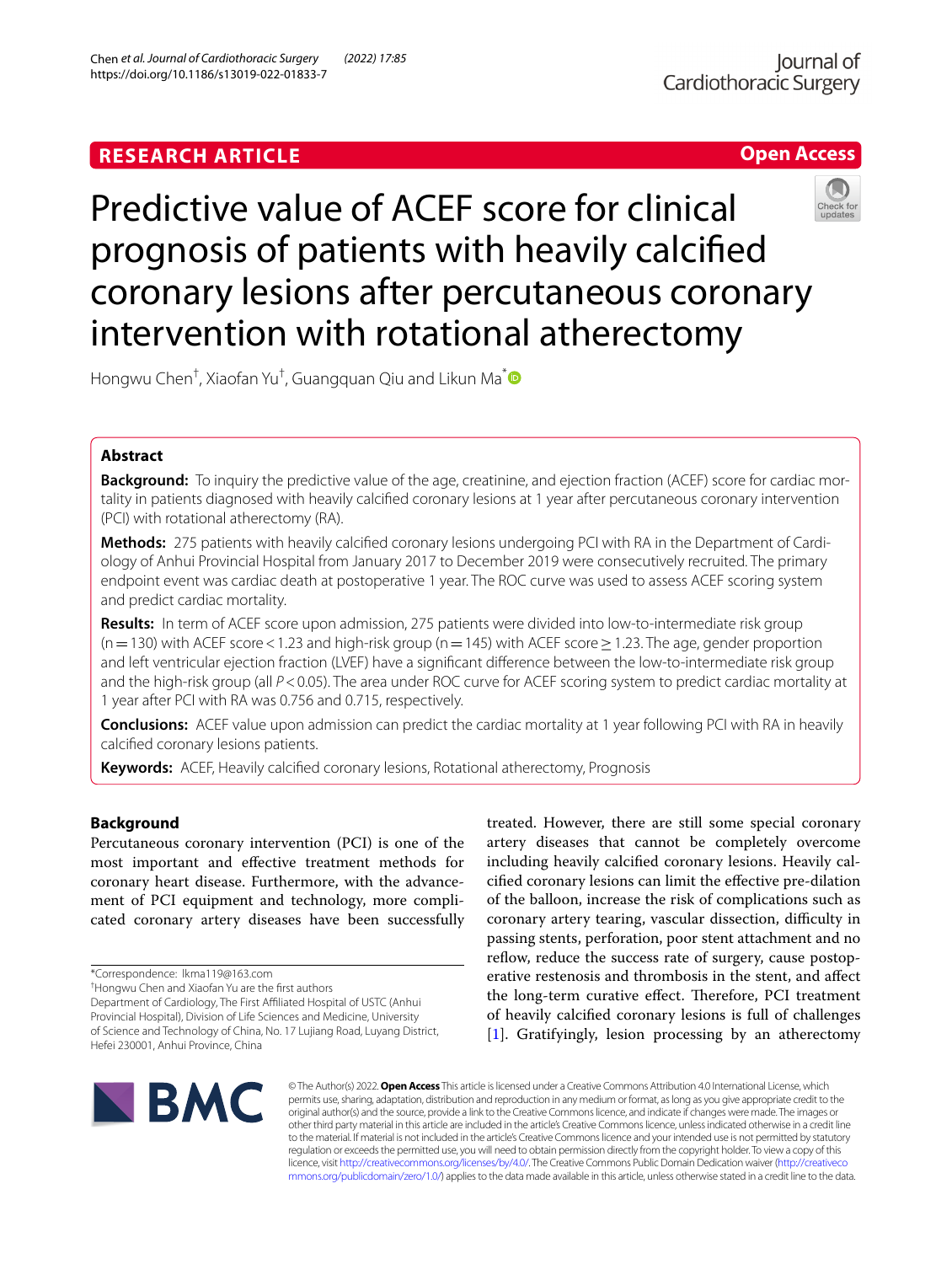strategy prior to PCI is an efective means for heavily calcifed coronary lesions [[2\]](#page-5-1).

Recent studies have shown that rotational atherectomy (RA) with the Rotablator (Boston Scientifc, Natick, MA, USA) contributes to treat heavily calcifed coronary lesions. RA operate in a drill-like way, generating a maximum burr to vessel ratio of 0.7 [\[3](#page-5-2)]. RA can help stent release and adherence to the wall, improve the success rate of interventional therapy for severely calcifed lesions, reduce the incidence of in-stent restenosis and in-stent thrombosis, and improve clinical prognosis. Therefore, according to the 2011 PCI guidelines, RA is recommended to treat the heavily calcifed lesions or fibrotic that is difficult to penetrate or fully expand before stent placement (Class IIA recommendation) [\[4](#page-5-3)]. However, it is still very necessary and important to evaluate the risks and benefts (known as the risk stratifcation analysis) of RA on the patients with heavily calcifed coronary lesions [\[5\]](#page-5-4).

The ACEF score is a clinical risk score comprising age, creatinine, and left ventricular ejection fraction (LVEF) [[6\]](#page-5-5). Although the ACEF score is originally proposed and validated in patients before undergoing coronary artery bypass grafting [[7\]](#page-5-6), it has been demonstrated to be applicable for PCI patients through multiple clinical trials [[8,](#page-5-7) [9](#page-5-8)]. Our recent study has also shown that the ACEF value upon admission can predict the cardiac death rate at 1 month and 1 year after emergency PCI in STEMI patients aged $\geq$  75 years old [\[10](#page-5-9)]. Furthermore, Pyxaras et al*.* [[11\]](#page-5-10) has exhibited that the ACEF score can predict major adverse cardiovascular events (MACE) in patients diagnosed with heavily calcifed coronary stenosis at 1 year after RA with stent implantation. However, whether ACEF score can be utilized to predict the cardiac mortality in Chinese patients diagnosed with heavily calcifed coronary lesions at 1 year after PCI with RA still need further reports.

In the present study, 275 patients with heavily calcifed coronary lesions undergoing PCI with RA in the Department of Cardiology of Anhui Provincial Hospital from January 2017 to December 2019 were consecutively recruited to elucidate the predictive value of ACEF score for the cardiac death at 1 year after PCI with RA.

# **Methods**

# **Study population**

Patients with heavily calcifed coronary lesions undergoing PCI with RA in the Department of Cardiology of Anhui Provincial Hospital from January 2017 to December 2019 were consecutively recruited in this clinical trial. Any of the following conditions were defned as heavily calcified coronary lesions: (1) Coronary angiography showed a clear and high-density image walking along the blood vessel wall, and it could also be appeared after the contrast agent is flled and the heart is not beating [\[12](#page-5-11)]. (2) Intravascular ultrasound showed that the hyperechoic light clusters distributed along the blood vessel wall are accompanied by sound shadows, and the lesions was with a range of  $\geq$  181° [[13\]](#page-5-12). The study was performed in accordance with the Declaration of Helsinki (as revised in 2013). The study was approved by the Medical Ethics Committee of Anhui Provincial Hospital [Ethical approval number: 2019 KY Lun Shen No. 165] and informed consent was taken from all the patients.

## **Examinations and parameters**

The examinations and parameters used in the present study were in accordance with our recent study [\[10](#page-5-9)].

# **Procedural Protocol**

Rotablator III rotational atherectomy device (model H802220200381) was used for coronary RA. Rotatheter guide wire, head and propeller were adopted Rota WireTM (0.09 in  $\times$  330 cm, 1 in = 2.54 cm) (Boston Scientifc, USA), Rota Link M (diameters are 1.25 mm, 1.50 mm and 1.75 mm) (Boston Scientifc, USA), and Rota Link M (Boston Scientifc, USA), respectively. Rotary atherectomy washing solution [saline 500 ml, nitroglycerin 2 mg, heparin 5000 U; pressure 150– 200 mmHg  $(1 \text{ mmHg}=0.133 \text{ kPa})$ ] was used for pressure perfusion. Before the start of RA, patients were received heparin with a dosage of 60–100 U/kg, and then added 1000–2000 U/h to maintain activated coagulation time  $(ACT) > 300$  s. Before and after coronary RA, nitroglycerin with a dosage of 50–200 μg was given in the coronary arteries as appropriate. The RA was executed at a rotation speed of  $14-18 \times 10^4$  r/min, with a rotation time of each rotary grinding of 15–30 s, and with a time interval of 30-120 s. The procedural protocol of coronary angiography used in the present study were in accordance with our recent study [\[10](#page-5-9)].

### **ACEF scoring analysis**

The ACEF score was analyzed based on the following formula:  $ACEF = age/left$  ventricular ejection fraction  $(\%) + 1$  (if creatinine was > 2.0 mg/dL). All patients were divided into tertiles according to the ACEF score [[14\]](#page-5-13).

## **Primary and secondary endpoint events**

The primary endpoint event of the study was cardiac mortality within postoperative 1 year. Secondary endpoint events contained death (cardiogenic and noncardiogenic), bleeding (BARC classifcation), stent thrombosis, recurrent myocardial infarction, complete revascularization, stent restenosis (ISR), and cerebral infarction within 1 year after PCI with RA. All patients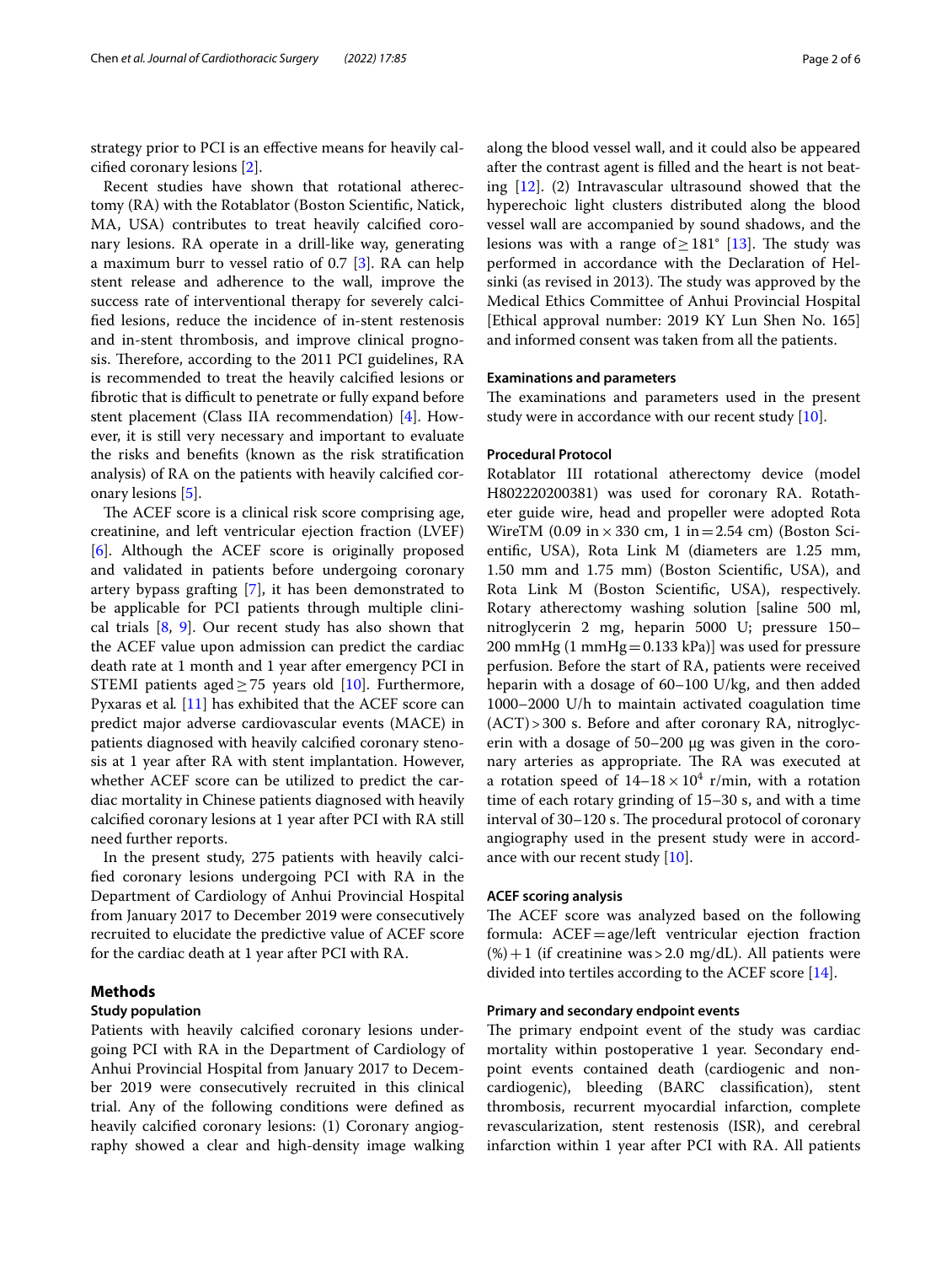were followed up by outpatient, medical record or telephone call. The follow-up time was 1 year or until the end-point event occurred.

#### **Statistical analysis**

Data in this present study were analyzed using SPSS 20.0 statistical software. All the measurement data in the present study were expressed as mean $\pm$ standard deviation (SD) and analyzed with the *t*-test, while all the count data were expressed as percentage (%) and analyzed by the chi-square test using SPSS 20.0 statistical software (SPSS Inc., Chicago, IL, U.S.). The ROC curve was used to evaluate the ACEF scoring system to predict the postoperative 1-year mortality rate. Cox regression model was executed using univariate analysis. *P*<0.05 was indicated as statistically signifcant.

# **Results**

#### **Patient grouping**

275 patients with heavily calcifed coronary lesions undergoing PCI with RA from January 2017 to December 2019 in the Department of Cardiology of Anhui Provincial Hospital were consecutively recruited in this clinical trial. There were 163 male and 112 female patients respectively. Based on the ACEF score upon admission, all patients were divided into the low-to-intermediate risk group ( $n=130$ ) and high-risk group ( $n=145$ ). In the low-to-intermediate risk group, there were 67 males and 63 females with a mean age of  $68.40 \pm 8.39$  years old. In the high-risk group, 96 patients were male and 49 females, aged  $73.27 \pm 8.76$  years on average.

#### **Baseline data**

As shown in Table [1](#page-2-0), the difference of hypertension, stroke, prior myocardial infarction (MI), diabetes mellitus, renal insufficiency and smoking between the low-tointermediate risk and high-risk groups was not statistical significance (all  $P > 0.05$ ). There was no significant difference in the cases of previous PCI, coronary artery bypass graft surgery (CABG) and peripheral artery disease (PAD) between the two groups (all *P*>0.05). However, a mean age of  $68.40 \pm 8.39$  years old in the low-to-intermediate risk group was prominently lower than that with  $73.27 \pm 8.76$  years in the high-risk group ( $P < 0.001$ ). The gender proportion between the low-to-intermediate risk and high-risk groups was also signifcant diference, as indicated with 67 male patients in the low-to-intermediate risk group and 96 male patients in the high-risk group  $(P=0.013)$ . Moreover, the incidence of chronic obstructive pulmonary disease (COPD) was higher in the highrisk group than in the low-to intermediate risk group  $(P=0.002)$ . Additionally, the LVEF in the low-to-intermediate risk group was surveyed as  $66.36 \pm 7.09$ , notably higher compared with  $47.09 \pm 11.32$  in the high-risk group  $(P < 0.001)$ .

## **PCI outcomes**

As elucidated in Table [2](#page-3-0), all the PCI parameters including IRA (*P*=0.333), IABP (2.3% versus 5.5%, *P*=0.175), arterial puncture route  $(P=0.293)$  and mean stent number  $(2.50 \pm 0.874 \text{ vs. } 2.64 \pm 1.07, P=0.233)$  did not observably difer between the low-to-intermediate risk group and high-risk group.

<span id="page-2-0"></span>**Table 1** Comparison of baseline data between two groups

| <b>Variables</b>                   | Low-to-intermediate risk group ( $n = 130$ ) High-risk group ( $n = 145$ ) |                   | P value |
|------------------------------------|----------------------------------------------------------------------------|-------------------|---------|
| Age (year)                         | $68.40 \pm 8.39$                                                           | $73.27 \pm 8.76$  | < 0.001 |
| Male $[n(\%)]$                     | 67(51.5)                                                                   | 96(66.2)          | 0.013   |
| <b>LVEF</b>                        | $66.36 \pm 7.09$                                                           | $47.09 \pm 11.32$ | < 0.001 |
| Hypertension [n(%)]                | 86 (66.2)                                                                  | 95(65.5)          | 0.912   |
| Stroke [n(%)]                      | 21(16.2)                                                                   | 34 (23.4)         | 0.131   |
| Prior Myocardial infarction [n(%)] | 5(3.8)                                                                     | 7(4.8)            | 0.691   |
| Previous PCI [n(%)]                | 42 (32.3)                                                                  | 47 (32.4)         | 0.985   |
| Previous CABG [n(%)]               | 1(0.8)                                                                     | 0(0.0)            | 0.290   |
| $PAD[n(\%)]$                       | 2(1.5)                                                                     | 4(2.8)            | 0.489   |
| $COPD[n(\%)]$                      | 5(3.8)                                                                     | 22(15.2)          | 0.002   |
| Diabetes mellitus [n(%)]           | 47(36.2)                                                                   | 45 (31.0)         | 0.369   |
| Renal insufficiency                | 3(18.8)                                                                    | 12(29.6)          | 0.300   |
| Smoking [n(%)]                     | 20(15.4)                                                                   | 34 (23.4)         | 0.093   |

*LVEF* left ventricular ejection fraction, *PCI* Percutaneous coronary intervention, *CABG* Coronary artery bypass graft surgery, *PAD* peripheral artery disease, *COPD* chronic obstructive pulmonary disease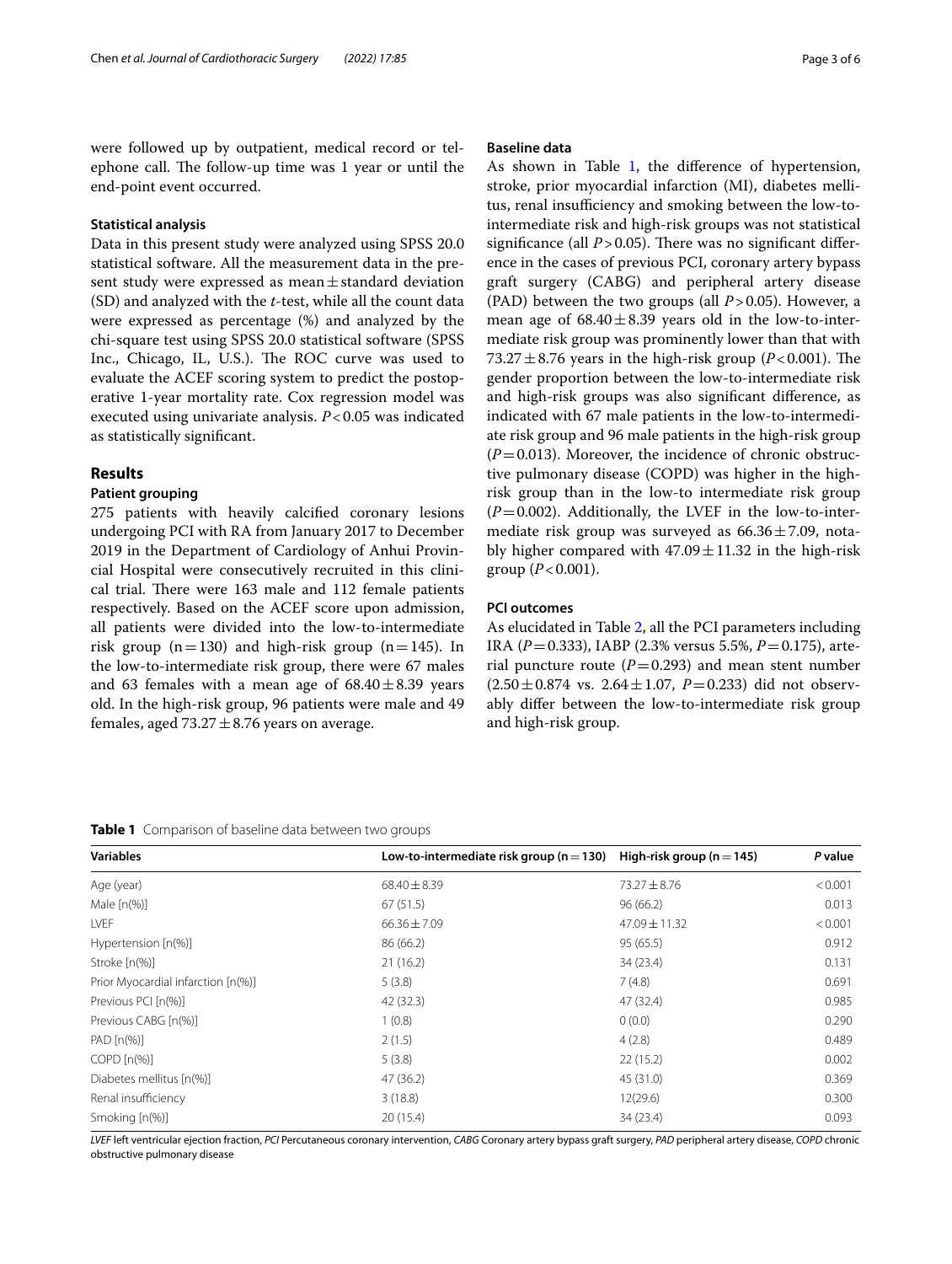<span id="page-3-0"></span>

|  |  |  | <b>Table 2</b> Comparison of PCI parameters between two groups |
|--|--|--|----------------------------------------------------------------|
|--|--|--|----------------------------------------------------------------|

| <b>Variables</b>                                 | Low-to-intermediate<br>risk group (n $=$ 130) | High-risk<br>group<br>$(n=145)$ | P value |
|--------------------------------------------------|-----------------------------------------------|---------------------------------|---------|
| IRA [n(%)]                                       |                                               |                                 | 0.333   |
| I M                                              | 13 (10.0)                                     | 8(5.6)                          |         |
| <b>I AD</b>                                      | 83 (63.8)                                     | 105 (72.9)                      |         |
| ICX                                              | 7(5.4)                                        | 5(3.5)                          |         |
| <b>RCA</b>                                       | 27(20.8)                                      | 26 (18.1)                       |         |
| $IABP$ $\lceil n\left(\frac{9}{6}\right) \rceil$ | 3(2.3)                                        | 8(5.5)                          | 0.175   |
| Arterial puncture route                          |                                               |                                 | 0.293   |
| Radial artery                                    | 115 (88.5)                                    | 119 (82.1)                      |         |
| Brachial artery                                  | 7(5.4)                                        | 10(6.9)                         |         |
| Femoral artery                                   | 8(6.2)                                        | 16(11.0)                        |         |
| Mean stent number                                | $2.50 \pm 0.874$                              | $2.64 \pm 1.07$                 | 0.233   |

*PCI* percutaneous coronary intervention, *IRA* infarct related artery, *LM* left main coronary artery, *LAD* left anterior descending oronary artery, *LCX* left circumfex, *RCA* right coronary artery, *IABP* intra-aortic balloon pump

# **Clinical outcomes**

Table [3](#page-3-1) presents the clinical outcomes within 30 days and 1 year after PCI. There was no significant difference in stroke, bleeding events (BARC 3 to 5), and incidence of MI within 30 days and 1 year after PCI between the low-to-intermediate risk and high-risk groups. Compared to the low-to-intermediate risk group, patients in the high-risk group had higher cardiac mortality within 30 days after PCI ( $P = 0.019$ ), while no favorable outcome was found in cardiac mortality within 1 year after PCI between the two groups.

## **ROC curve analysis**

The area under the ROC curve of the ACEF scoring system in predicting cardiac death at 1 year after PCI was calculated as  $0.756$  ( $P=0.003$ ), as exhibited in Fig. [1](#page-4-0). Additionally, the sensitivity and specifcity of the ACEF scoring system in predicting cardiac death at 1 year after PCI was 75.0% and 72.6%, respectively.

<span id="page-3-1"></span>

|  | Table 3 Comparison of clinical outcomes between two groups |  |  |  |  |
|--|------------------------------------------------------------|--|--|--|--|
|--|------------------------------------------------------------|--|--|--|--|

Furthermore, the area under the ROC curve of the ACEF scoring system in predicting cardiac death at 1 year after LAD-PCI was calculated as  $0.715$  ( $P=0.04$ ), as illustrated in Fig. [2](#page-4-1). Additionally, the sensitivity and specifcity of the ACEF scoring system in predicting cardiac death at 1 year after LAD-PCI was 75.0% and 70.0%, respectively.

# **Discussion**

With the increase of age, coronary atherosclerosis in patients with coronary heart disease is dynamically evolving. The plaques develop and begin to appear calcifed plaques, and smooth muscle cells and foam cells begin to mineralize, which promotes the deposition of calcium salts in the plaques to cause calcifcation. Rotational atherectomy has been demonstrated for the preparation of undilatable lesion including heavily calcifed coronary lesions to implant the stent, thereby improving procedural success of PCI. Therefore, an accurate risk assessment based on the overall rate of MACE is very imperative and signifcant due to clinical needs.

The variety of risk-assessment models have been used for risk stratifcation of the patients with PCI. For instance, EUROScore and modifed EUROScore have been constructed for patients undergoing PCI [\[15](#page-5-14), [16](#page-5-15)]. SYNTAX score has a predictive value for unprotected left-main coronary artery (uLMCA) patients with PCI [[17\]](#page-5-16). However, the SYNTAX score is notably involved in worse three-year outcomes [\[17](#page-5-16)]. In addition, the Clinical SYNTAX score (CSS) also has been reported to show a predictive value in patients with heavily calcifed coronary stenosis undergoing RA with stent implantation  $[11]$  $[11]$ . The ACEF score, containing three core parameters of age, creatinine and LVEF, is simple and handy riskstratifcation model for PCI, which has been confrmed by our team in STEMI patients aged  $\geq$  75 years old [\[10](#page-5-9)], as well as other groups  $[8, 18, 19]$  $[8, 18, 19]$  $[8, 18, 19]$  $[8, 18, 19]$  $[8, 18, 19]$  $[8, 18, 19]$ . The age, gender proportion and LVEF between the low-to-intermediate risk

| Clinical Event [n (%)] | Low-to-intermediate risk High-risk group<br>group ( $n = 130$ ) | $(n=145)$ | P value | Low-to-intermediate risk<br>group ( $n = 130$ ) | High-risk group<br>$(n=145)$ | P value |
|------------------------|-----------------------------------------------------------------|-----------|---------|-------------------------------------------------|------------------------------|---------|
|                        | Within 30 days after PCI                                        |           |         | Within 1 year after PCI                         |                              |         |
| MACE                   | 4(3.1)                                                          | 9(6.2)    | 0.222   | 17(13.1)                                        | 19(13.1)                     | 0.995   |
| Cardiac death          | 0(21.3)                                                         | 6(4.1)    | 0.019   | 3(2.3)                                          | 9(6.2)                       | 0.114   |
| MI                     | 3(2.3)                                                          | 2(1.4)    | 0.565   | 6(4.6)                                          | 6(4.1)                       | 0.847   |
| <b>TVR</b>             | 2(1.5)                                                          | 1(0.7)    | 0.499   | 10(7.7)                                         | 6(4.1)                       | 0.209   |
| Stroke                 | (0.8)                                                           | 1(0.7)    | 0.938   | 1(0.8)                                          | 2(1.4)                       | 0.627   |
| Bleeding*              | 3(2.3)                                                          | 5(3.4)    | 0.574   | 10(7.7)                                         | 10(6.9)                      | 0.800   |

*MACE* major adverse cardiac events, *MI* myocardial infarction, *TVR* target vessel revascularization

\*Bleeding events with Bleeding Academic Research Consortium (BARC) 3–5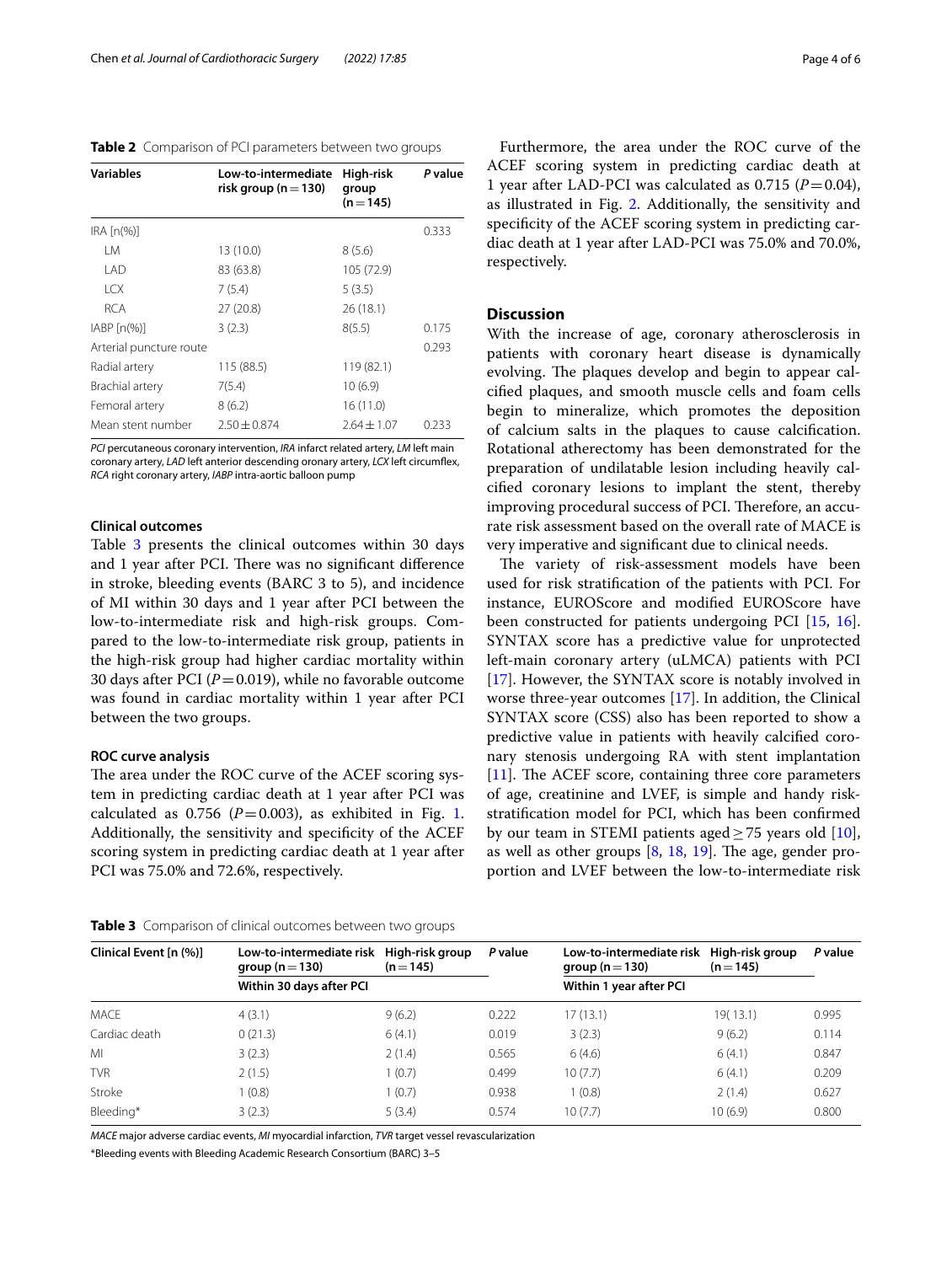

<span id="page-4-0"></span>

<span id="page-4-1"></span>and high-risk groups was signifcant diference, but the PCI parameters between the two groups had no statistical diference, which suggested the application of ACEF score between the two groups in the present study.

Furthermore, the predictive value of ACEF score for clinical prognosis of patients diagnosed with heavily calcified coronary lesions after PCI with RA was assessed. The ROC curve analysis revealed that the ACEF score could efectively diferentiate the short-term mortality rate of 275 incorporated patients diagnosed with heavily calcifed coronary lesions and have predictive value, which was accordance with previous study reported that ACEF score can predict MACE in patients diagnosed with heavily calcifed coronary stenosis at 1 year after RA with stent implantation [\[11](#page-5-10)].

However, there are still some limitations that need to further improve. For example, the duration time of the follow-up is 1 year, the sample size is relatively small, and all patients incorporated in the present study are from a single center. Therefore, results of extended duration of follow-up with bigger sample size from multiple centers can underpin the conclusion shown in the present study.

# **Conclusions**

ACEF value upon admission can predict the cardiac death rate at 1 year after PCI with RA in heavily calcifed coronary lesions patients.

#### **Abbreviations**

ACEF: Age, creatinine, and ejection fraction; PCI: Percutaneous coronary intervention; RA: Rotational atherectomy; LVEF: Left ventricular ejection fraction; MACE: Major adverse cardiovascular events; ACT: Activated coagulation time; ISR: Revascularization, stent restenosis; SD: Standard deviation; uLMCA: Unprotected left-main coronary artery; CSS: Clinical SYNTAX score.

#### **Acknowledgements**

Not applicable.

#### **Author contributions**

HWC is resposible for the study concepts and design, literature research, experimental studies, data analysis and analysis, statistical analysis, manuscript preparation; XFY and GQQ are resposible for the study concepts, literature research, data acquisition, manuscript editing; LKM is resposible for the guarantor of integrity of the entire study, study concepts and design, defnition of intellectual content, clinical studies, data acquisition and acquisition, manuscript editing and review. All authors read and approved the fnal manuscript.

#### **Funding**

This research was funded by National Natural Science Foundation of China [Grant Nos.81870192 and 82170263].

#### **Availability of data and materials**

Not applicable.

### **Declarations**

#### **Ethics approval and consent to participate**

The study was approved by the Medical Ethics Committee of Anhui Provincial Hospital [Ethical approval number: 2019 KY Lun Shen No. 165]. and informed consent was taken from all the patients.

#### **Consent for publication**

Not applicable.